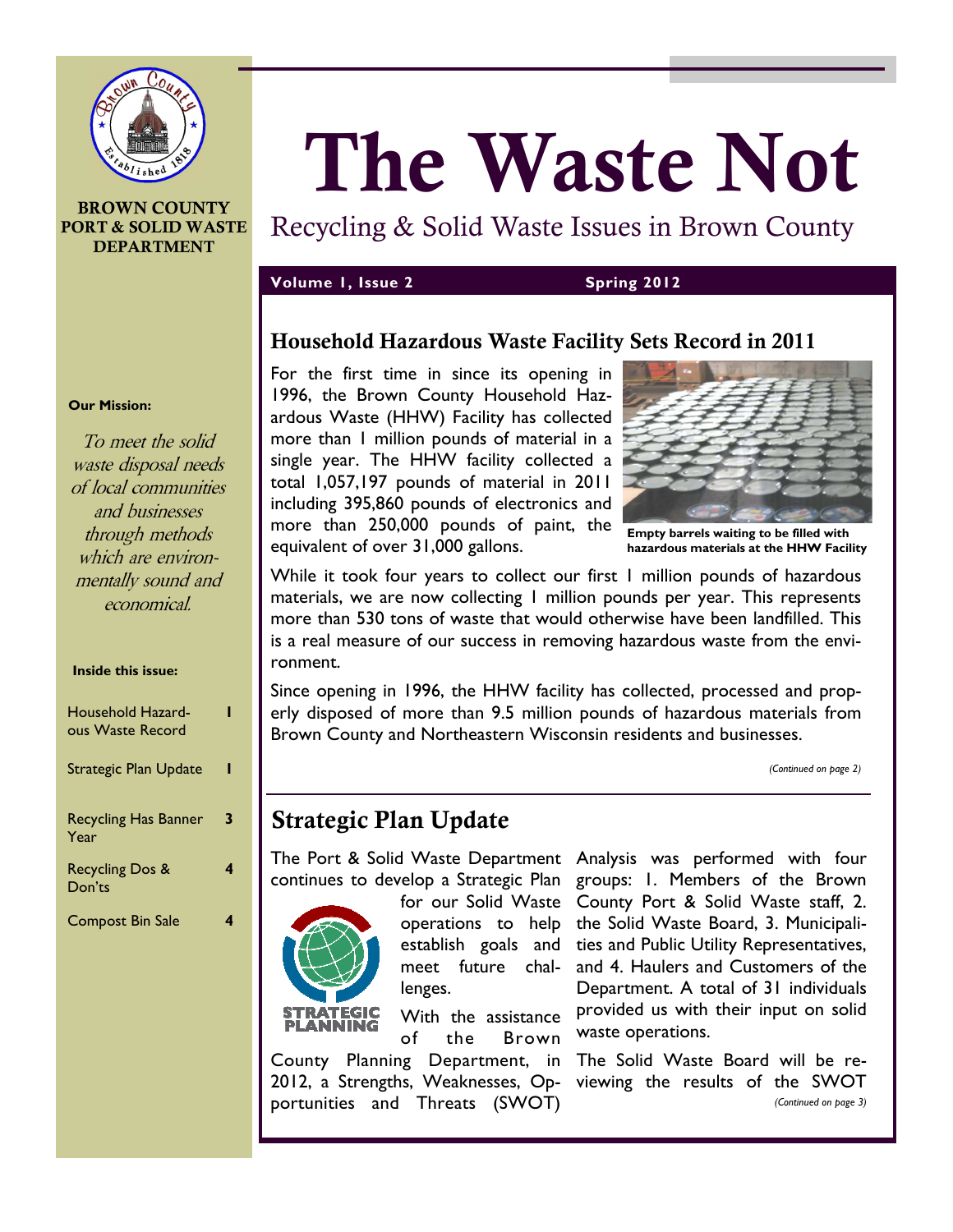#### **Household Hazardous Waste (cont.)**

Proper disposal of hazardous waste is important to prevent environmental contamination and protect human life. Materials such as pesticides, paint thinners, antifreeze, oil, fluorescent light bulbs, mercury, automotive products, cleaning chemicals and pool chemicals are some of the hazardous waste the County manages. Specifically, anything that can be considered flammable, corrosive, toxic or reactive. Electronics and paint make up the largest proportion of the material the County receives, though latex paint is not a hazardous material.

Though the Brown County HHW Facility still accepts latex paint, there is now a charge for disposal of \$0.25 per quart and \$1.00 per gallon of latex paint brought to the Household Hazardous Waste Facility regardless of how full the cans are.

In an effort to dispose of latex paint in the most environmentally responsible manner, the HHW is now working with Amazon Paint Recyclers to recycle 100 percent of the latex paint we send to them.

Every can and pail that they receive is opened and inspected to determine if the paint is usable. Good quality, reusable paints are hand sorted by color for processing into

*(Continued from page 1)* recycled content paint.

Reusable paints of the same color are pumped into a tank and mixed with a high-speed mixer. The paint is tested for viscosity, color, sheen, coverage, pH and other characteristics. The paint is then adjusted with additives as necessary to meet Amazon's specifications. Finally, the paint is filtered and packaged for sale.

Non-reusable paints are manufac-

tured into other p r o ducts,  $\sqrt{2}$  in cluding Proc-  $\bigcup_{AMAZON}$  essed Latex Pig- **Manufature Pig-** ment (PLP). PLP is a n alternative r a w m a t e r i a l



in the manufacture of cement. More information can be found on their website www.amazonpaint.com

In 2011, other HHW programs ensured approximately 9,500 pounds of sharps were safely destroyed through the Brown County Household Sharps Program while law enforcement disposed of over 900 pounds of controlled pharmaceuticals at the Wisconsin Public Services Pulliam Power Plant. More than 3,000 pounds of non-controlled pharmaceuticals and over-thecounter medications were destroyed through the Brown County HHW Facility.

#### **Did You Know?**

By recycling one ton (2,000 lbs.) of paper, we save: 17 trees; 6,953 gallons of water; 463 gallons of oil; 587 pounds of air pollution; 3.06 cubic yards of landfill space and 4,077 Kilowatt hours of energy.





**Examples of some of the old material brought to the Household Hazardous Waste Facility for disposal** 



*Recycling 1 ton of* 

*aluminum saves the energy equivalent of 1,665 gallons of gasoline or the total amount of electricity used by a typical Wisconsin home over 10 years.* 

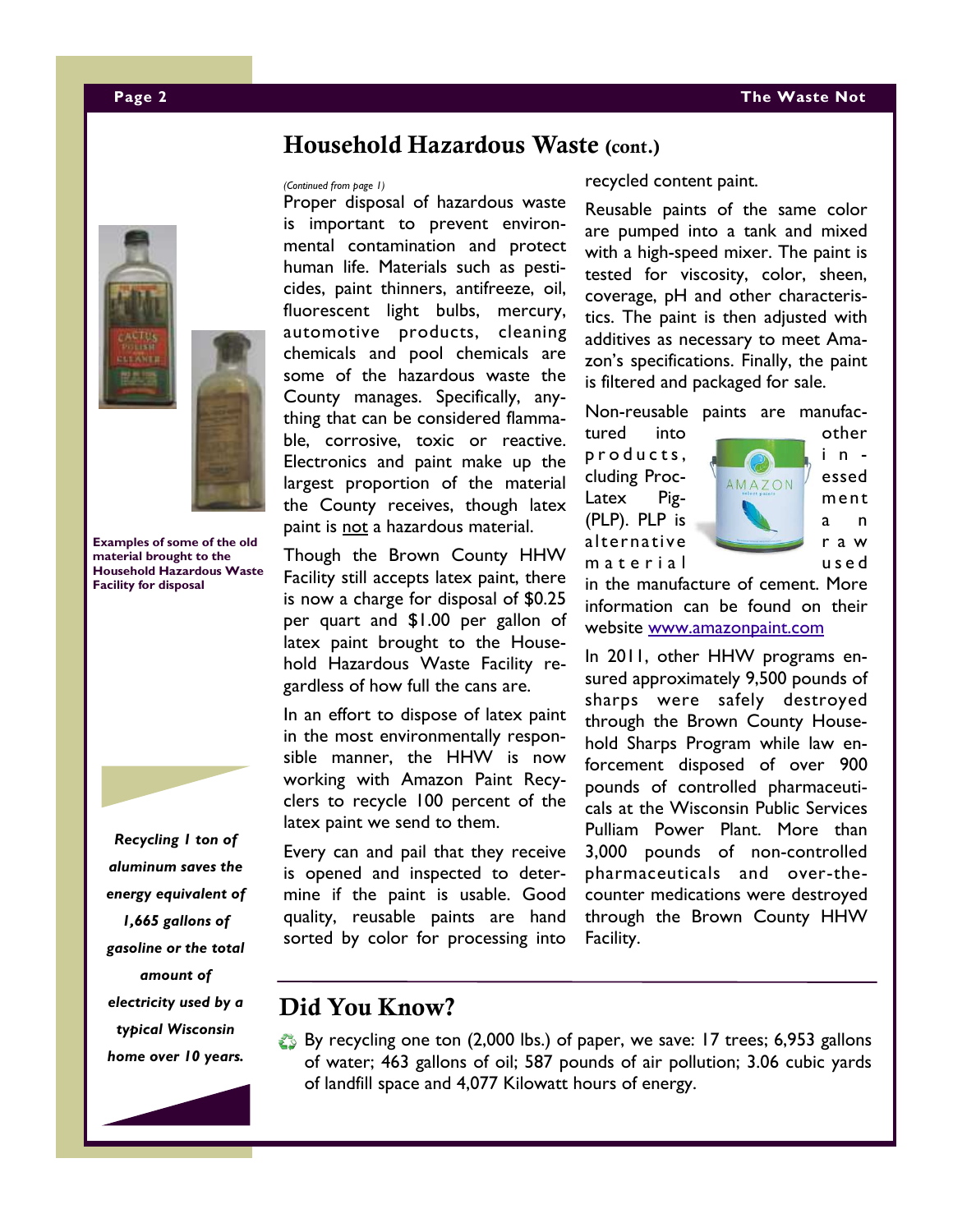## **Recycling Has Banner Year in 2011**

The Brown-Outagamie-Winnebago (BOW) partnership operates a regional single stream Materials Recycling Facility (MRF) in Appleton that is one of the largest municipal MRFs in the country. The MRF processes and markets comingled residential and commercial recyclable containers from the partner counties and other northeastern Wisconsin communities. Single stream recycling includes recycling of  $#1 \& #2$ plastics bottles, aluminum, tin cans, glass, and paper.

In 2011, the BOW processed more than 52,000 tons of recyclables including more than 20,000 tons from Brown County. The sale of these materials allowed Brown County to return more than \$1.1 million to customers in 2011. Recycling markets remained relatively stable throughout 2011 in spite of fluctuations in the U.S. and global economies allowing for the high level of return.

As we move into 2012, the BOW is looking at the feasibility of adding additional material to the recycling stream. Paper juice and milk cartons, and plastics #3



to #7 are some of the new materials that could be added to the system in the near future.

# **Did You Know?**

- Around 45% of the paper Americans use each year (over 47 million tons) is recovered for recycling. This is made into a wide variety of goods such as new newsprint, boxes and office paper, paper towels, tissue products, insulation, cereal boxes, molded packaging, hydromulch, gypsum wallboard - even compost and kitty litter!
- In the United States, we generate enough trash and recyclables each day to fill 72,450 garbage trucks that hold 9 tons of trash each. If you remove the recyclables, only 44,919 garbage trucks would be needed.

# **Strategic Plan (cont.)**

analysis and defining a Mission for the department over the course of the next several months. Each of the issues identified in the SWOT will be examined to determine its priority as a goal within the plan. A set of actions to achieve the goal will then be defined and the timeframe in which actions can be completed will be established.

A draft Mission Statement was developed early in the planning process to read

"*The Port & Solid Waste Department will meet the solid waste disposal needs of local communities and businesses through methods which are envi-* *ronmentally sound and economical. These methods incorporate waste reduction, material reuse, recycling, household hazardous waste disposal, composting, solid waste disposal and waste-to-energy to the extent that they are technically feasible, economically appropriate and desired by the public."*

This statement will be reviewed and updated as we develop the plan. We expect to have the Strategic Plan completed for adoption in June.

Please contact Mark Walter at (920) 492-4965 or walter ma@co.brown.wi.us if you have questions about the strategic plan.